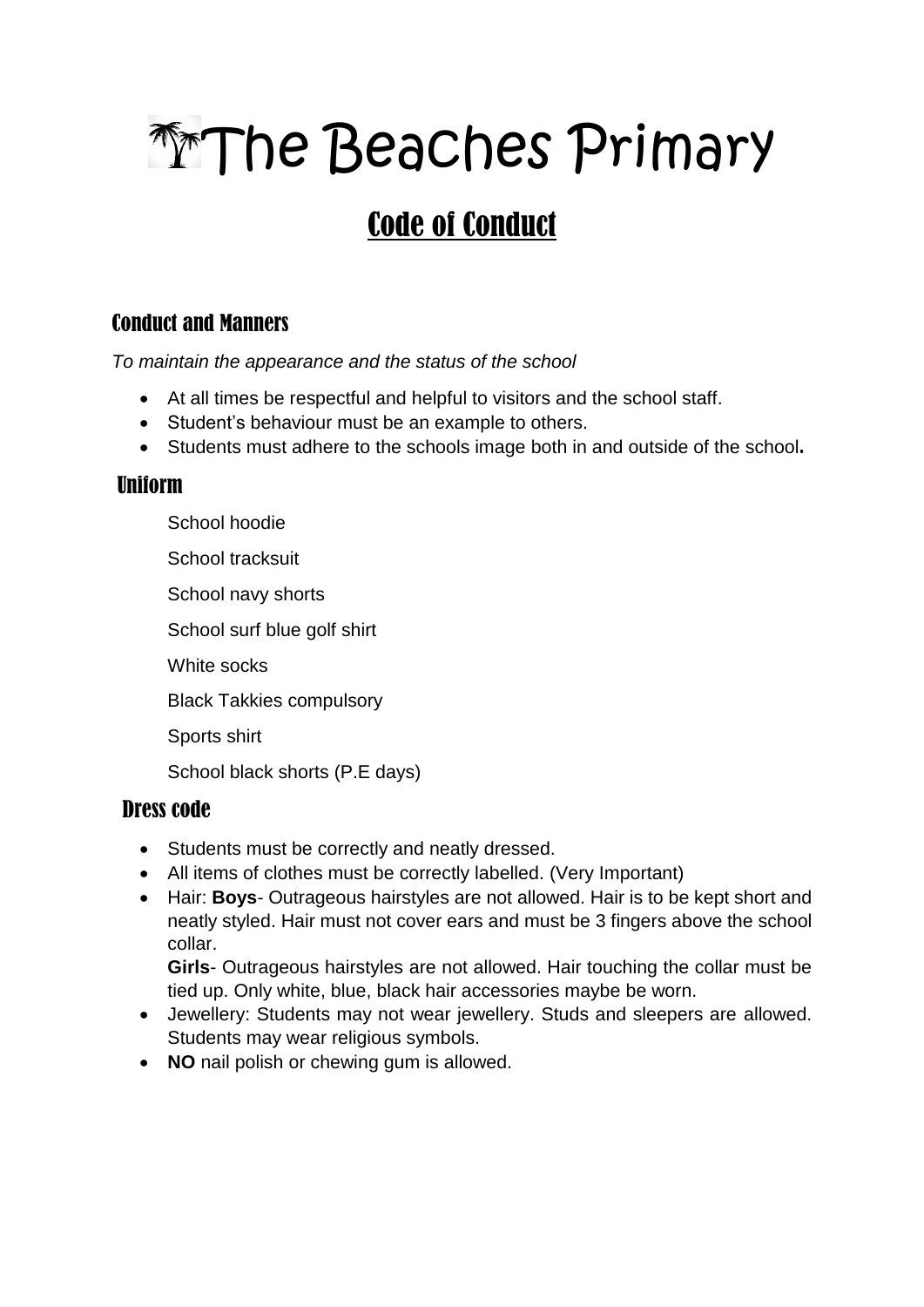#### Student's safety

- Students may not leave the school grounds without the permission of the Headmistress or the Deputy.
- No fighting, horse play, bullying, intimidation, swearing or thieving will be accepted.

#### Absenteeism

 A letter from a parent or guardian must accompany a student to school when he/ she is absent from school.

If the student is absent for a period of two or more days a medical certificate must be handed in. (Very Important)

#### Discipline and Follow up action

#### **Action taken:**

Fighting, bullying, intimidation, swearing, rebelliousness

(*Referral to Head or management. This could involve parental referrals*.)

#### Theft

(*Discipline will be dealt with depending on the severity of the offence*.)

Infringement of dress code, Chewing gum, Hair, Wearing jewellery, late arrival at school.

(*Warning/ Detention*)

Disregarding warnings above

(*Detention/ Written work*)

Cheating in class, tests or examinations

(*Warning/ Letter to parents*)

Lying, blatant dishonesty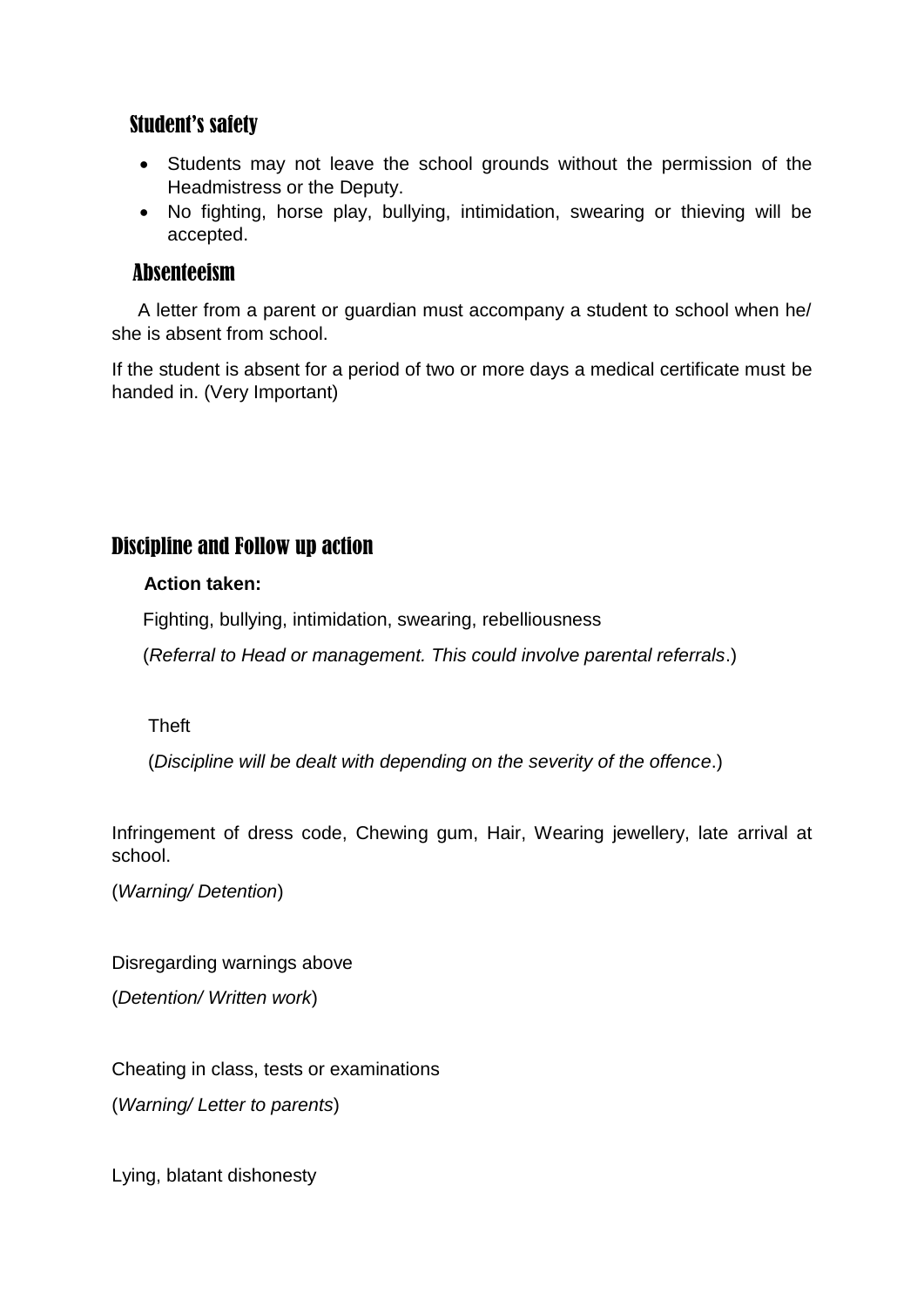(*Warning/ Suspension*)

Bringing school's name into ill repute (*Warning letter*)

Damage to school's property or other student's property within the school (*Warning*)

Social Media/Cell Phones: NO cell phones allowed at school. (*Warning letter*)

Persistent defiance and non-cooperation with and educator or the school authorities (*Warning letter/ Suspension*)

Unsporting behaviour (*Warning/ Withdrawal from sports team*)

Disruption of class or humiliating fellow learners (*Warning)*

Hurtful, nasty personalised graffiti (*Sent to Head/ may receive a warning letter*)

Sharing of obscene/ pornographic material (*Sent to head/ may receive a warning letter/ Suspension*)

Smoking at school/ use of Alcohol/ use of Drugs (*Warning letter/ Suspension/ Expulsion*)